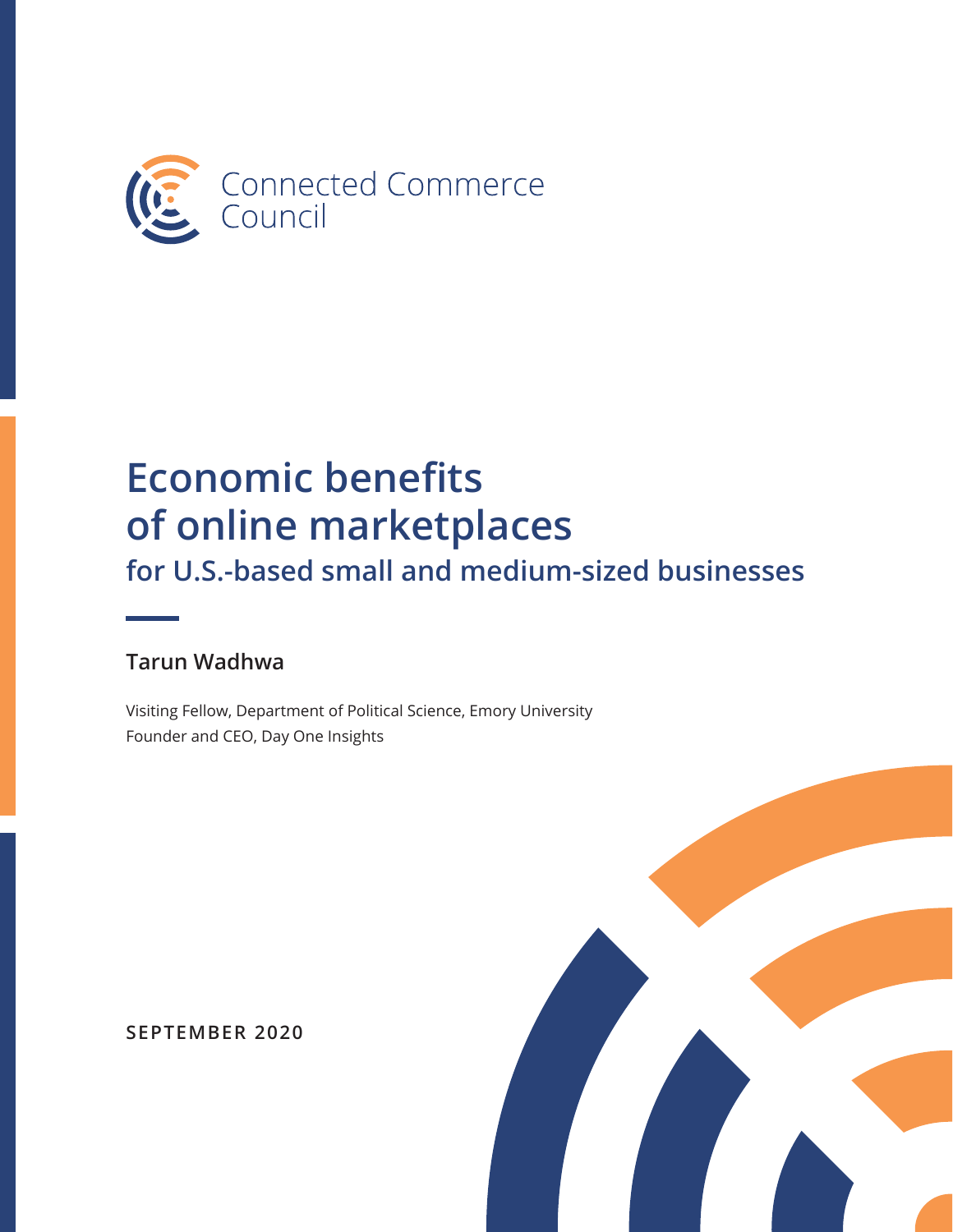## **Executive Summary**

*The rules of running a business online have been rewritten by data-driven strategies and increasingly sophisticated digital tools. With the explosion of available online retail tools and services, small and medium-sized businesses have been able to expand beyond their geographic regions and open digital storefronts. Such businesses can reach customers through aggregators like Google Shopping or through social media channels such as Instagram; leverage infrastructure services such as Shopify; sell products in online marketplaces hosted by Amazon, Walmart, Etsy, and eBay; and partner on deliveries to customers with services like Instacart. The growth of online marketplaces in particular have made it easier than ever to do business online.* 

*Access to the digital technologies underpinning online sales channels is more important than ever during the current societal and business crisis being caused by the COVID-19 virus. Indeed, online sales have been a "safety net" of sorts for many small- and medium-sized businesses whose brick-and-mortar storefronts have been closed or undergoing customer restrictions. And companies who empower small business sellers - including Etsy, Shopify, Wayfair, eBay, and Alibaba - have fared well during COVID-19.*

*Despite marketplaces being as old as commerce itself, and the growing popularity of online marketplaces among contemporary buyers and sellers, however, the impact they have on the U.S. economy has not been well-measured. The goal of this report is to estimate the overall economic value that online marketplaces provide to small and medium-sized businesses. By conducting a systematic review of dvailable data sets and literature, we were able to estimate the value of different ways in which online PDUNHaundrightypusces drive revenue, increase productivity, and generate other benefits.* 

*The key findings and conclusions of this report are:* 

- → In 2018 alone, for which the most accurate numbers are available, U.S. SMBs gained \$145.1B in *economic value from online marketplaces such as those offered by Amazon, eBay, Etsy, Target, and Walmart, which provide scalable support to grow and sell.*
- Roughly \$96.1B, or 66.2%, of the total economic value is derived from marketing-related benefits - specifically, reaching more shoppers and increasing brand exposure - that online marketplaces *provide.*
- Relatively speaking, cost savings benefits to SMBs are limited, and while still significant, only *account for \$29.7B, or 20.5%, of the total economic value added.*
- → More high-quality data about aspects of online marketplaces would enable a more precise and *comprehensive examination of their economic impact on SMBs.*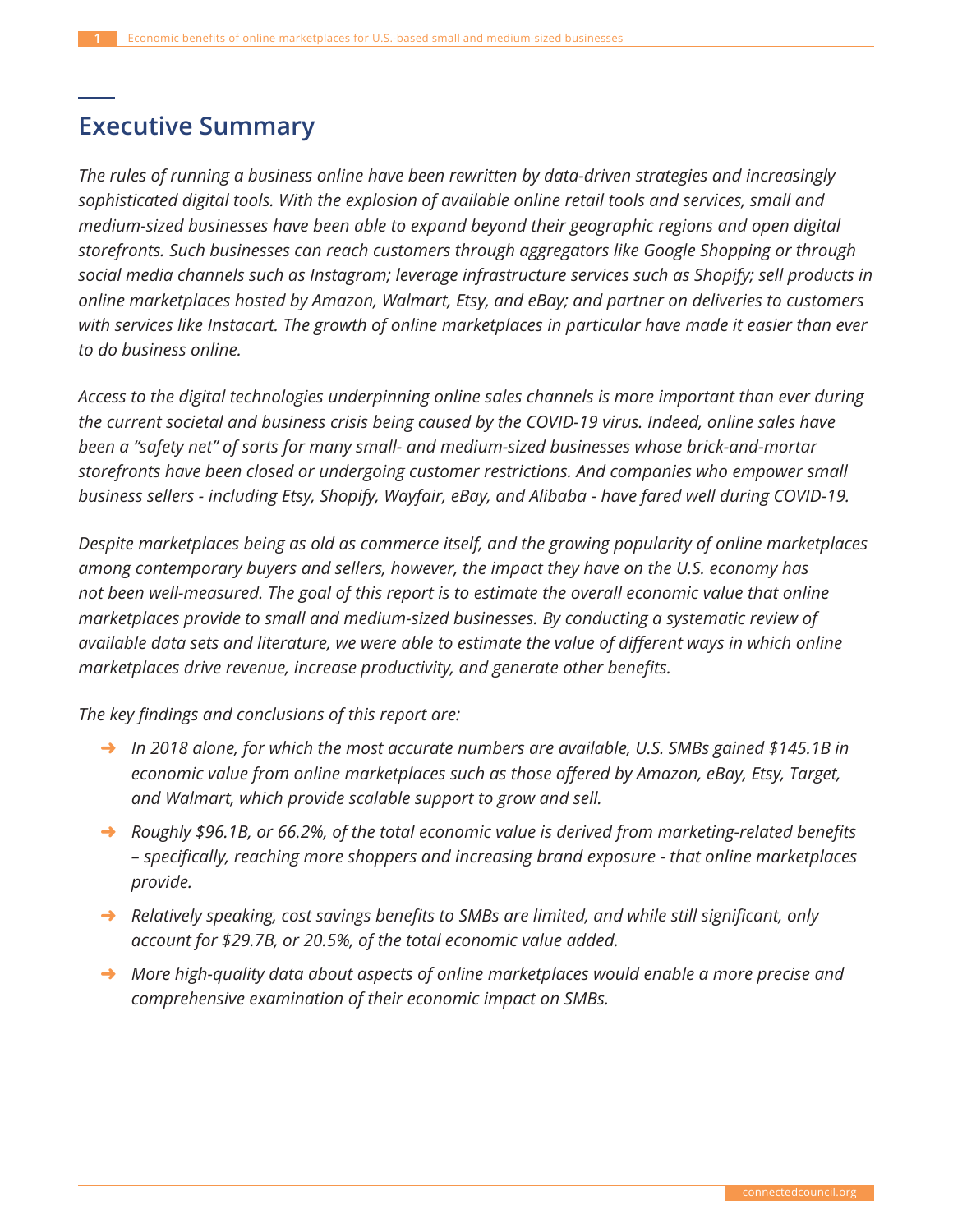## **Introduction**

Modern small businesses have sophisticated strategies which employ digital tools, services, and platforms to identify, engage, and sell to customers both online and offline. These include:

- $\rightarrow$  Operating a brick-and-mortar store with an online presence (such as a website)
- $\rightarrow$  Creating and operating a wholly owned online retail store
- $\rightarrow$  Powering online sales using digital back-end tools (such as Shopify or Stripe)
- → Targeting customers via digital services (from Google or Instagram, for example)
- $\rightarrow$  Delivering to customers using digital-centric services (such as Instacart or Uber Eats)
- $\rightarrow$  Entering relationships with traditional retailers for offline/online sales (Walmart, Target)

One powerful and versatile mechanism for small businesses to reach customers is the marketplace, a concept as old as commerce itself. The modern online marketplace subsegment of retail sales - digital storefronts that allow businesses to list their products and sell to consumers – is booming, with the 18 largest global marketplaces growing by 51.7% from 2014 to 2016.<sup>1</sup> About 96% of all shoppers used at least one online marketplace according to a 2018 study.<sup>2</sup> Despite the massive popularity of such online marketplaces, however, to our knowledge no comprehensive attempt has been made to estimate the economic benefits they deliver to small and medium-sized businesses (SMBs).

This report aims to do just that. Here, as an initial research project, we conducted a systematic review of existing data sets and literature to estimate the economic value of online marketplaces to SMBs in a single figure (in U.S. dollars). Ultimately, we sought to inform the following statement: Small and medium-sized businesses gain X in economic value from online marketplaces like Amazon, eBay, and Etsy, which provide scalable support to grow and sell.

The intention of this report is to serve as a "conversation starter" to inform a broader discussion about how online marketplaces impact millions of sellers who use them to conduct commerce.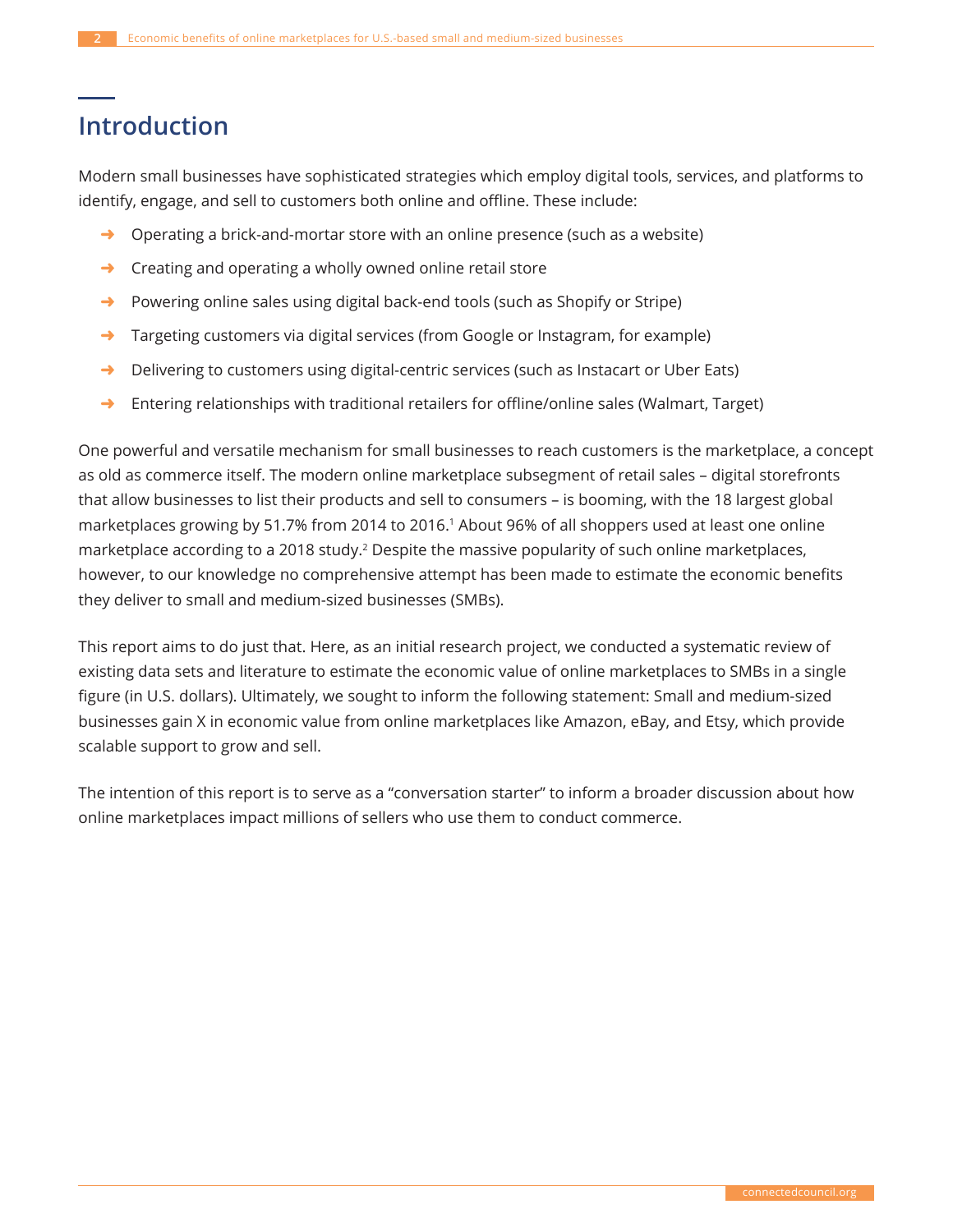## **Methodology**

To estimate the economic value of online marketplaces, we conducted a systematic review of data sets and literature from government, marketplace businesses, research firms, academia, and high-quality media sources in order to consolidate and analyze available information. Such marketplaces can add value to SMBs in numerous ways; thus, we divided the overall value into six major components, as shown in Table 1 and described in more detail below.

Table 1. Unknown Annual Economic Value to U.S. SMBs from Online Marketplaces.

| <b>Component Description</b>          | <b>Economic Value (USD)</b> |
|---------------------------------------|-----------------------------|
| Reaching more shoppers                | \$                          |
| Increasing brand exposure             | \$                          |
| Customer feedback                     | \$                          |
| Cost-effective online sales           | \$                          |
| Reaching more sales regions           | \$                          |
| Reducing expansion and start-up costs | \$                          |
| <b>All components</b>                 | \$                          |

#### **Value of reaching more shoppers**

Because online marketplaces provide a way for SMBs to reach shoppers at their outlets, this facilitates the act of reaching a larger audience. This should reduce marketing costs and help SMBs compete against larger, better funded competitors, thus selling more goods to customers.

#### **Value of increasing brand exposure**

Online marketplaces provide a platform that SMBs can use to differentiate their brands in order to compete against both other SMBs and well-established national brands. Such marketplaces especially benefit new SMB entrants who are not well-known but gain exposure by competing well on quality and/or price. There may also be a level of trust inferred on SMBs by virtue of being part of a large, established online marketplace.

#### **Value of customer feedback**

Online marketplaces typically collect, analyze, and display customer reviews and ratings for products they sell. This provides value to SMBs in the form of rapid customer feedback at scale, which can help the business improve offerings, devise new offerings, and assess competitors.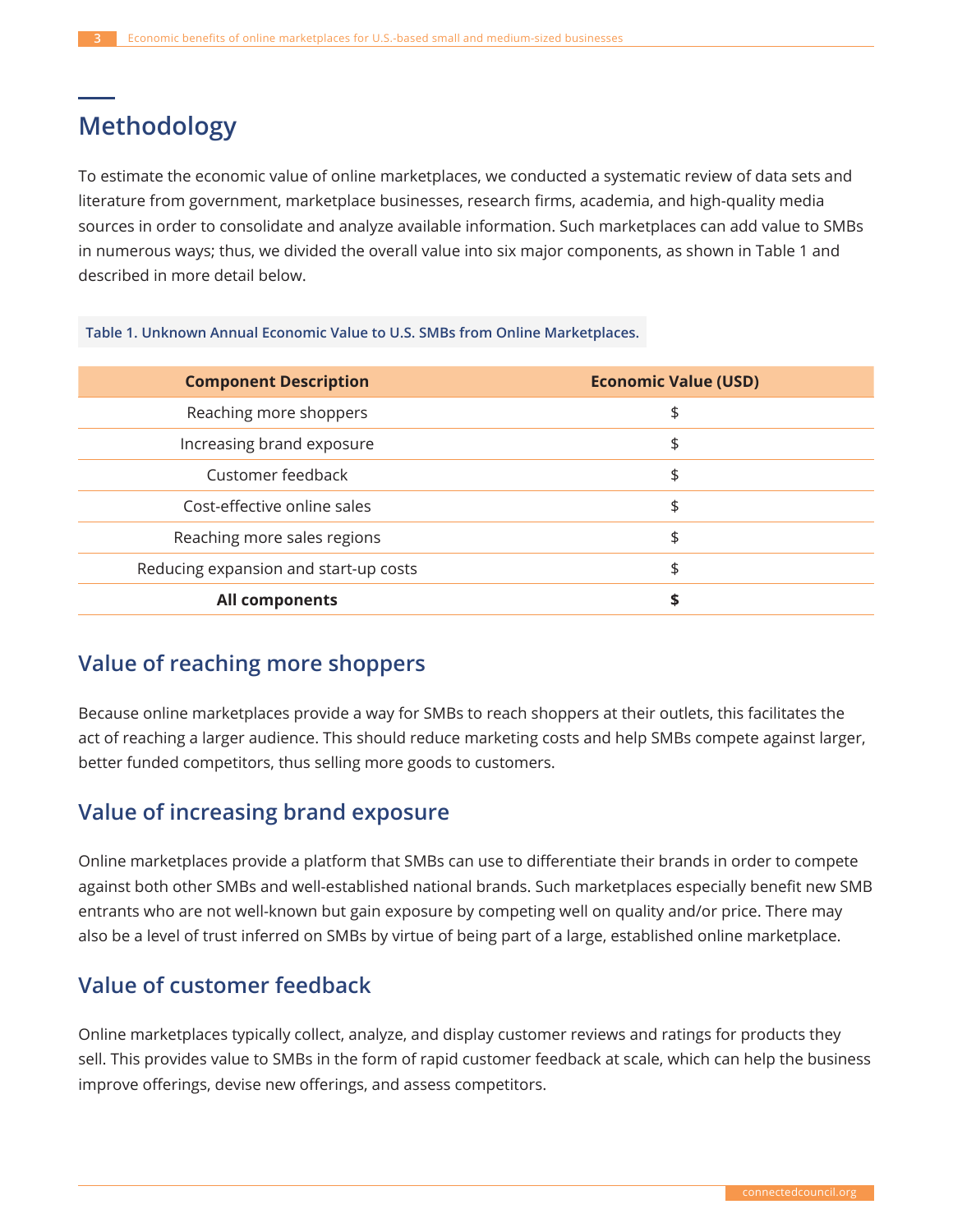#### **Value of cost-effective online sales**

Online marketplaces offer relatively inexpensive storefronts with internal management tools. For SMBs, this frees up critical time and resources for product innovation and other core activities, versus expending effort on managing their own physical or digital stores.

#### **Value of reaching more sales regions**

SMBs can leverage the scale of online marketplaces to sell goods well beyond their geographical headquarters. In effect, they accumulate cost savings by not needing to invest in physical or logistical infrastructure in those far-flung locations where their goods connect with customers. SMBs also gain value through online marketplaces in the form of various tools and services which help them navigate complex topics such as customs, international taxes, language barriers, and the like.

#### Value of reducing expansion and startup costs

Online marketplaces provide a low start-up cost option for SMBs. Clearly there are also cost savings from not needing to open a physical store as well, a far more expensive and complicated endeavor (renting physical space, stocking inventory, and so on). This in turn empowers SMBs to sell as many goods as they can obtain or create while starting up or expanding, without extra capital expenditures.

#### **Estimating the economic value of major components**

The major components described above were each broken down into a formula made up of subcomponents, each of which in turn could be found, derived, or estimated from existing data sets or literature. Where possible, estimates were corroborated from multiple sources. The total value of the formula was our estimate for each component. The sum of the value of each of the components comprised our total estimate of the annual value of online marketplaces for SMBs.

We note that the results presented in this report are primarily based on 2018 numbers, because this year represents the highest-quality, most complete data available about online marketplaces; where necessary, data from other recent years were used to fill gaps. For practical purposes, we limited this study to U.S.based online marketplaces and SMBs. More complete methodological details are described in the Technical Appendix to this report.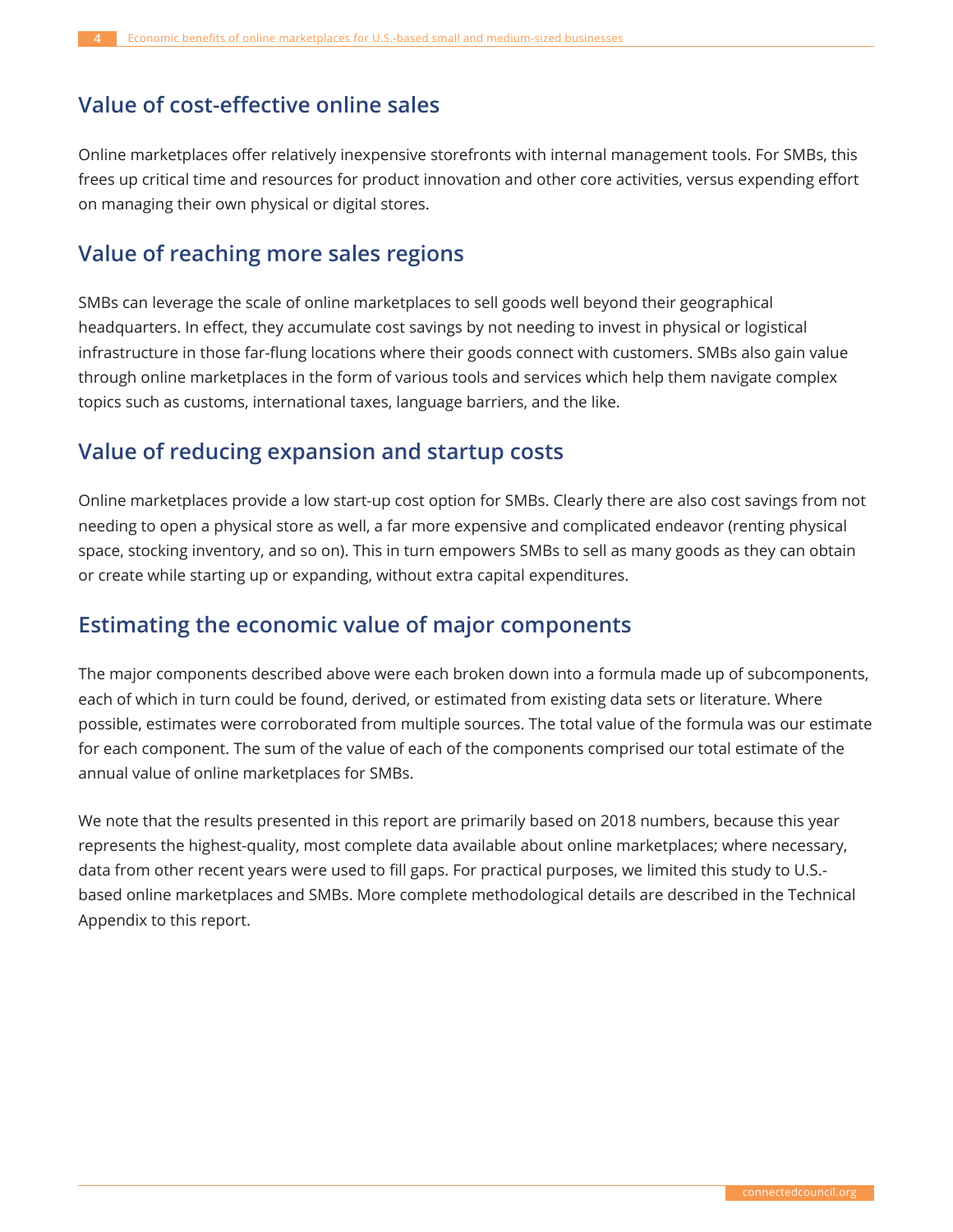## **Findings**

We estimate that U.S. SMBs gain approximately \$145.1B in annual economic value from the use of online marketplaces (Table 2). There were a nearly 8-fold range of contributions to this figure from the six components, the highest being \$59B in value from the ability to access more customers, and the lowest being \$7.6B in savings related to start-up or expansion costs.

#### Table 2. Estimates of Annual Economic Value to U.S. SMBs from Online Marketplaces.

| <b>Component Description</b>          | <b>Economic Value (USD)</b> |
|---------------------------------------|-----------------------------|
| Reaching more shoppers                | \$59,007,463,996            |
| Increasing brand exposure             | \$37,114,836,524            |
| Customer feedback                     | \$19,361,824,124            |
| Cost-effective online sales           | \$13,852,002,173            |
| Reaching more sales regions           | \$8,200,071,788             |
| Reducing expansion and start-up costs | \$7,586,673,942             |
| All components                        | \$145,122,872,547           |

#### **2018** Online marketplaces contributed \$145B of economic value to U.S. SMBs in 2018

Our analysis concludes that U.S.-based online marketplaces contributed approximately \$145.1B of economic value to U.S.-based SMB sellers in 2018. Objectively, this is a very large number: For example, at the time of writing, \$145.1B is roughly equal to the market cap of Eli Lilly (\$147.6B at the time of publication). In a different context, in 2018 consumers worldwide spent about \$1.86T on the top 100 ranked online marketplaces.<sup>3</sup> Because our estimate of "value of access to customers" is largely a function of Gross Merchandise Value (the total value of merchandise sold to customer in such a marketplace during a given period of time), our estimate of \$59B of value for U.S. SMBs, sizable as it is, is only about 3% of the total going to all businesses from all marketplaces.

#### The majority of economic value driven to SMBs is tied to marketing and scale

Online marketplaces primarily benefit SMBs by driving awareness and traffic to their virtual storefronts. Access to customers and increased brand exposure (the first two components listed in Table 2) total approximately \$96.1B and are both directly tied to marketing. While not an unexpected result, this is a significant number by itself, driven by access to the massive networks of online marketplaces.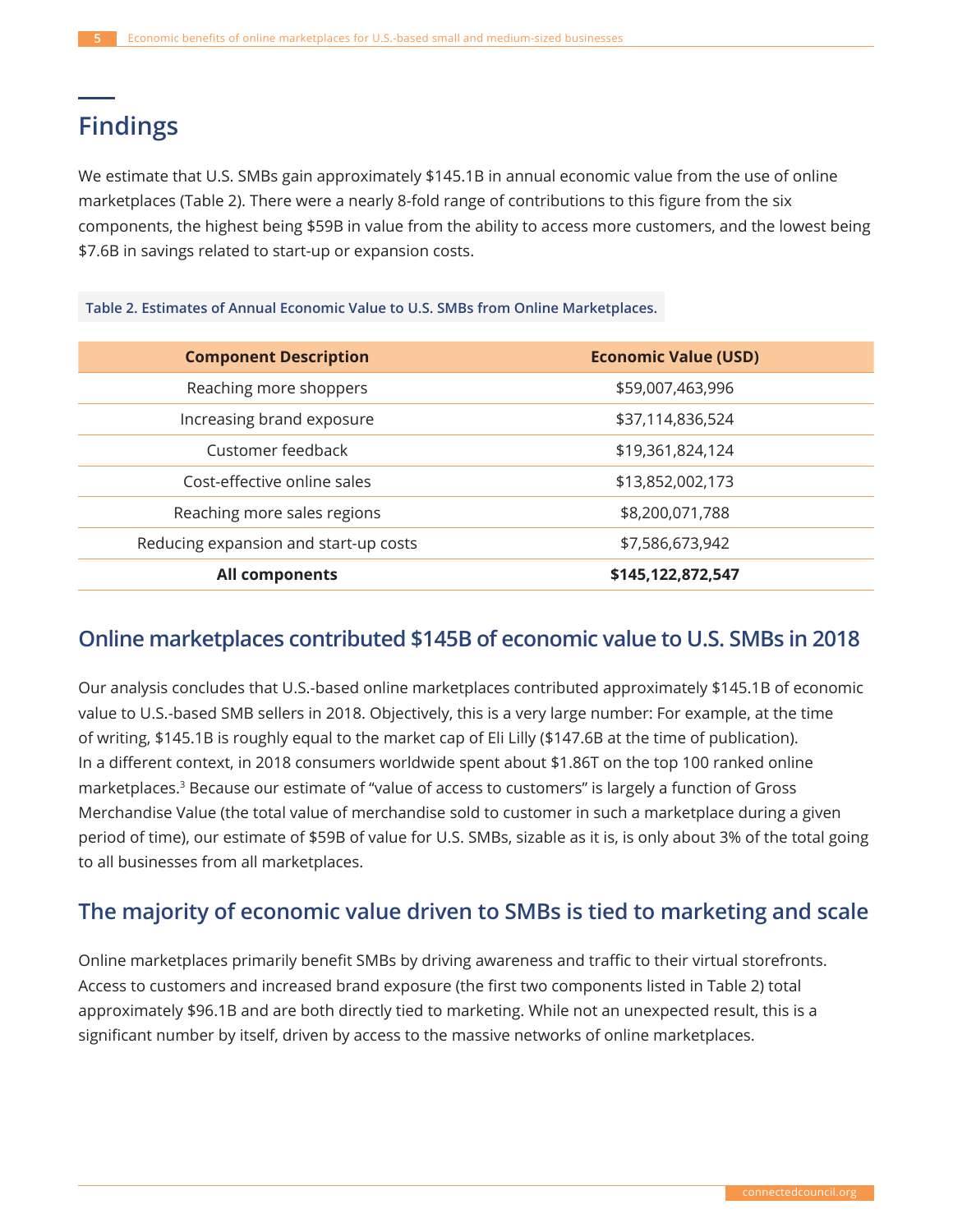#### The cost savings benefits of online marketplaces are relatively limited

While it's clear that online marketplaces reduce costs for stores to operate and sell their goods, this is not where most of the economic value of marketplaces resides - for SMBs, anyhow. We estimate that the bottom three components in Table 2 directly tied to cost savings (Cost-effective online sales; Reaching more sales regions; Reducing expansion and start-up costs) account for \$29.7B in value, or 20.5% of the total. This isn't as surprising as it may initially seem - numerous business costs like shipping light packages or paying state sales taxes are relatively fixed even for large businesses.

### Additional data about online marketplaces would further understanding of their economic impact

Despite their popularity, high-quality data sets or research reports about the economics of online marketplaces are relatively scarce. This is likely to be for at least two reasons. One, companies that operate marketplaces are frequently not required to disclose detailed marketplace data, and they generally opt to protect this business information. Two, government agencies and other organizations who collect data on businesses and commerce don't categorize data in a way useful for the kind of analysis described in this report. Even the U.S. Census and the U.S. Bureau of Economic Analysis, who have begun to measure the digital economy and e-commerce sales, still do not break out figures for online marketplaces in a comprehensive manner.

We note that some state governments have already passed "marketplace facilitator" laws to more easily track and collect state sales taxes. Generally, these laws stipulate that online marketplaces are responsible for collecting and handling sales tax for all their third-party sellers. While states will have different ways of capturing the data stemming from these new laws, access to it would likely be of value to researchers studying online marketplaces and their economic impact.<sup>4</sup> It is worth pointing out that peer-reviewed academic studies on this topic are scarce.

Finally, we note that not all online marketplaces are alike. Each online marketplace has its own unique rules, practices, and dynamics, which in turn affect SMBs. This diversity of online marketplaces lends itself to further research on this complex terrain.